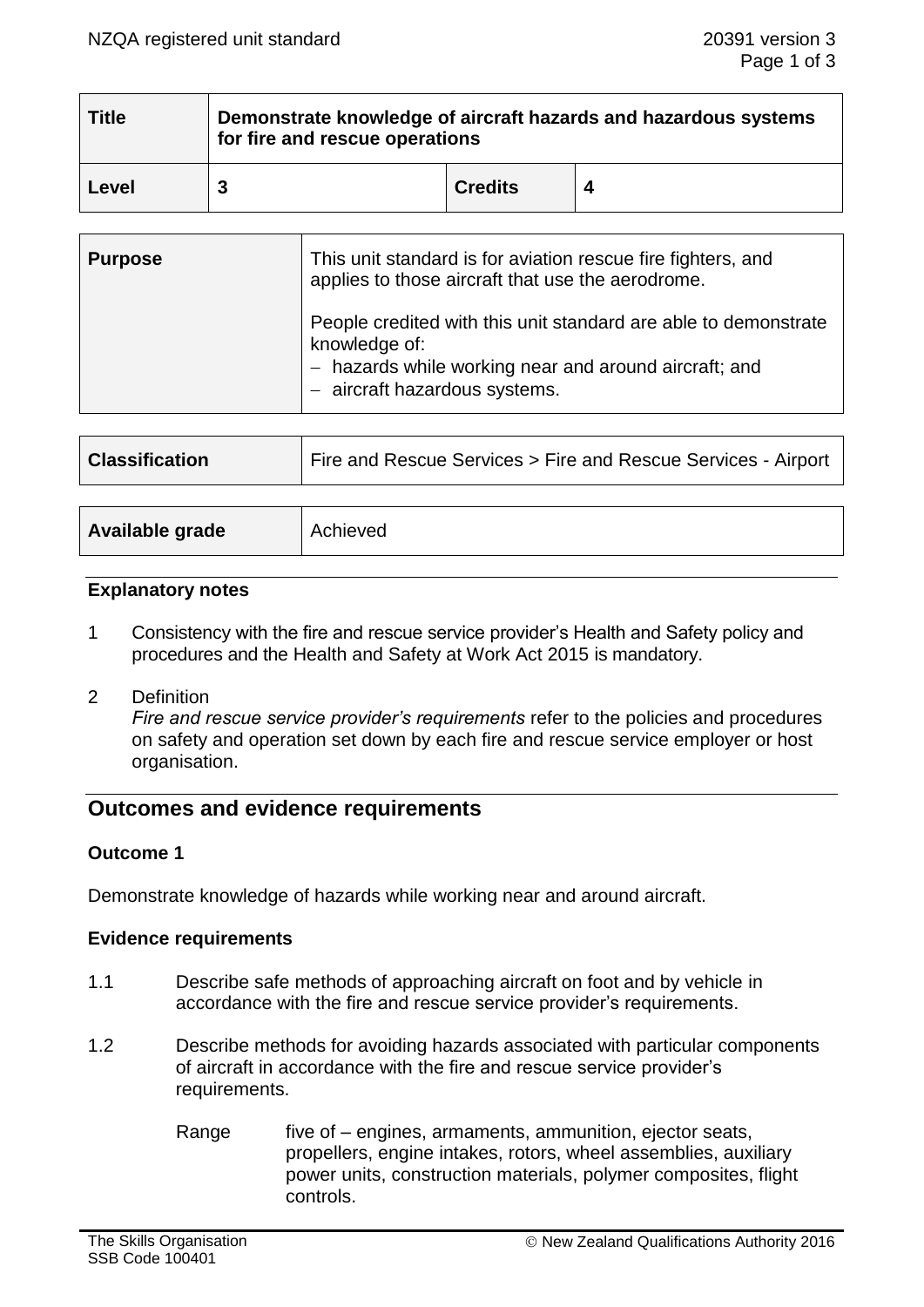## **Outcome 2**

Demonstrate knowledge of aircraft hazardous systems.

Range aircraft hazardous systems – hydraulic, electrical, oxygen, fuel, on-board fire suppression.

### **Evidence requirements**

- 2.1 Describe international codings used to identify aircraft hazardous systems in accordance with the fire and rescue service provider's requirements.
- 2.2 Describe the risks relating to aircraft hazardous systems and identify the appropriate extinguishing agents or isolating methods in accordance with the fire and rescue service provider's requirements.

| <b>Replacement information</b> | This unit standard replaced unit standard 3332 and unit<br>standard 3333 |
|--------------------------------|--------------------------------------------------------------------------|
|                                |                                                                          |

| <b>Planned review date</b> | 31 December 2021 |
|----------------------------|------------------|
|----------------------------|------------------|

### **Status information and last date for assessment for superseded versions**

| <b>Process</b> | <b>Version</b> | <b>Date</b>      | <b>Last Date for Assessment</b> |
|----------------|----------------|------------------|---------------------------------|
| Registration   |                | 25 March 2004    | 31 December 2013                |
| Review         |                | 17 November 2011 | 31 December 2019                |
| <b>Review</b>  | ว              | 16 June 2016     | N/A                             |

| <b>Consent and Moderation Requirements (CMR) reference</b>                     | 0039 |  |
|--------------------------------------------------------------------------------|------|--|
| This CMR can be accessed at http://www.nzqa.govt.nz/framework/search/index.do. |      |  |

#### **Please note**

Providers must be granted consent to assess against standards (accredited) by NZQA, before they can report credits from assessment against unit standards or deliver courses of study leading to that assessment.

Industry Training Organisations must be granted consent to assess against standards by NZQA before they can register credits from assessment against unit standards.

Providers and Industry Training Organisations, which have been granted consent and which are assessing against unit standards must engage with the moderation system that applies to those standards.

Requirements for consent to assess and an outline of the moderation system that applies to this standard are outlined in the Consent and Moderation Requirements (CMRs). The